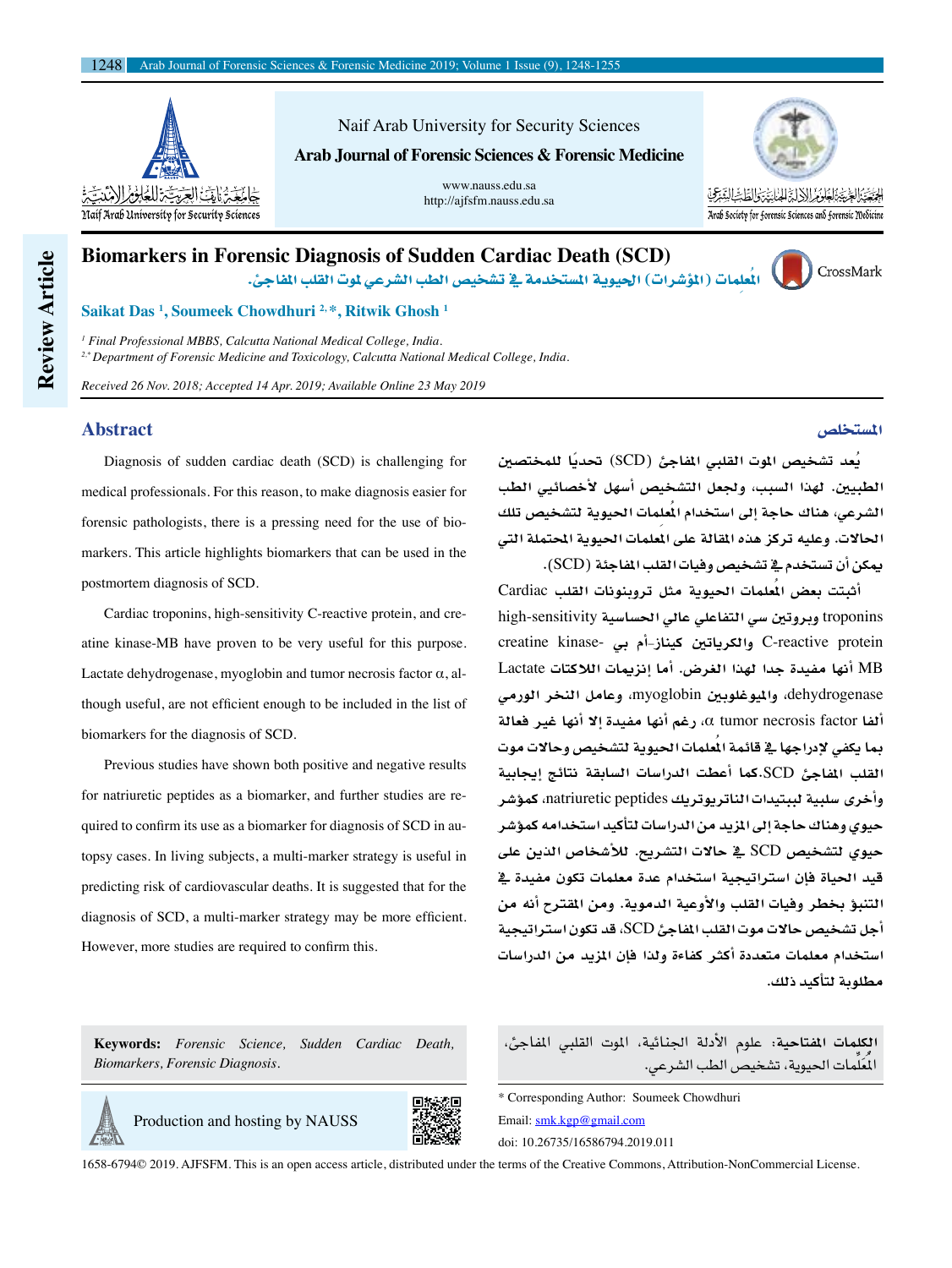## **1. Introduction**

Annually, 30% of global mortality, or 17 million deaths, occur due to cardiovascular death. This makes it the leading cause of deaths worldwide. Previous studies show that about 40-50% of all cardiovascular deaths are sudden cardiac deaths (SCD) [1]. In daily practice, SCD is a diagnostic challenge for forensic pathologists. SCD is defined as sudden, natural, and unexpected death due to cardiac or unknown causes that occurs, if witnessed, within 1 hour of symptom onset and if unwitnessed, 24 hours after the deceased was last seen alive and functioning normally [2,3]. Pathologists do not find it difficult to detect myocardial lesions using conventional methods. However, in the very early stage of infarction, positive pathological evidence cannot be detected in cases of sudden death. Diagnosis then depends on negative findings excluding other causes of death [4-6]. For these reasons, there is a pressing need for the use of biomarkers in the diagnosis of sudden cardiac death.

Here we have systematically reviewed the different articles published from 2000 to 2018 for this purpose from different databases of PubMed, Cochrane Library, etc. Keywords related to the study aim and included in the search string were: sudden cardiac death, biomarkers, forensic diagnosis. However, this article does not focus on potential biomarkers that predict SCD, but precisely highlights biomarkers that can be used in postmortem diagnosis of SCD needed for newer non-invasive technologies.

### **2. Cardiac Troponins (cTn)**

Troponins are contractile muscle proteins. Cardiac troponins are specific for myocardium found in human cardiac muscle tissue. These are of two types: cardiac troponin T (cTnT) and cardiac troponin I (cTnI). Normally, traces of cTnT and cTnI are not found in blood. Their level rises very high for a long duration after myocardial injury: cTnI for 7-10 days and cTnT for 10-14 days [7]. Cardiac troponins are proven to be biomarkers for myocardial injury and so are expected to be indicative of sudden death due to cardiac complications.

Variation in the level of peripheral blood cTnT is seen

in different postmortem cases. A rise in the level of peripheral cTnT depends on the survival period after the onset of an ischemic heart attack. Poor sensitivity of cardiac troponin is demonstrated within the first hours of chest pain [8,9], raising the doubt of its usefulness in cases of SCD due to early myocardial ischemia. However, blood cTnT levels rise more rapidly in cases of sudden death, because of greater myocardial damage than in long survival cases. Studies suggest that elevation in postmortem blood and pericardial cTnT levels in sudden cardiac death may depend on the severity of ischemic myocardial damage which involves multiple interstitial hemorrhages and necrosis, and also postmortem period for heart and pericardial levels [10]. In 2012, Reichlin et al. [11] developed more sensitive arrays for cardiac troponins (cTnTs), which allow detection of myocardial damage as early as 3-4 hours after the onset of chest pain [12].

The percentage of cTnT degradation shows a pseudolinear relationship with the time since death and can be used to estimate postmortem interval [13]. Degradation of cTnT is not massive and can be used for other forensic purposes.

In recent years, studies have proven that in living subjects cTnT and cTnIare are very useful in the diagnosis of cardiac injury. These gave rise to the thought of investigating the efficiency of cardiac troponins in the postmortem diagnosis of SCD. Later postmortem levels have also proven to be very useful to support SCD diagnosis in the first 12 hours after death [14]. However, a similar rise in the level of cTnT is seen in cases of death due to multiple trauma and mechanical asphyxia [12]. Troponin is also detectable in many normal individuals, for instance after strenuous exercise [15]. This leads to a lack of specificity of cTnT in cases of SCD, which can be improved if other causes of death can be ruled out and data extensively analyzed from circumstantial settings and clinical data [16].

# **3. High-sensitivity C-reactive protein (hs-CRP)**

In blood, an increased level of CRP is seen in virtually all types of pathological situations which lead to acute in-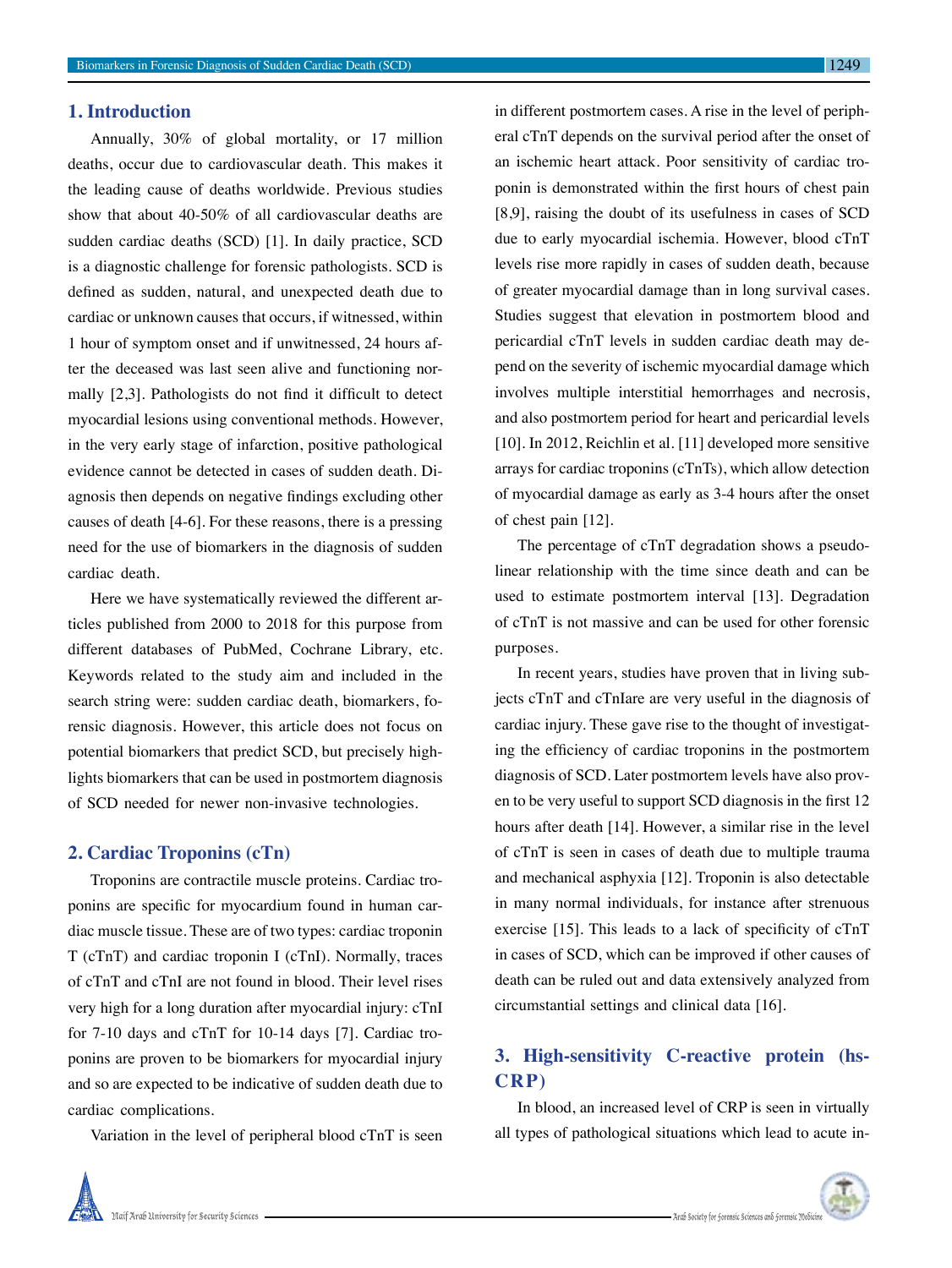flammation [17-19]. 12 hours after the onset of inflammatory reactions, elevated levels of CRP can be determined in blood [20]. Quantification of CRP in post-mortem blood has been done sporadically [23]. Postmortem CRP values were compared with CRP values analyzed within 24 hours before death. It was found that elevated levels of CRP in post-mortem blood are a good marker for ongoing inflammation processes before death [24]. These suggest that levels of CRP in blood can be used as a biomarker in forensic diagnosis.

Sudden unexplained cardiac death (SUCD) can occasionally occur in nonelderly patients with epilepsy, psychiatric disorders, or no medical history. Studies were conducted to analyze if values of biomarkers for heart failure are associated with that in SUCD [25]. Serum hs-CRP levels were found to be useful in diagnosis of SCD.

### **4. Creatine Kinase-MB (CK-MB)**

CK-MB is obtained mainly from cardiac muscles and extra-cardiac tissue in significant amounts. Myocardial damage shows a considerable rise in levels of CK-MB. It has two forms: CK-MB2 is a myocardial form while CK-MB1 is an extracardiac form. A ratio of CK-MB2 and CK-MB1 above 1.5 is sensitive for diagnosis of acute MI [7]. It is a potential biomarker for the diagnosis of SCD.

Compared with death due to other causes, the highest levels of CK-MB were reported in cases of SCD due to ischemic heart disease [26]. CK-MB was found to be significantly higher (at least 2.4-fold) compared to the sudden cardiac death with death due to other non-cardiac origins [Unclear] [27]. CK-MB proved to be useful in the diagnosis of SCD in autopsy cases.

### **5. Lactate Dehydrogenase (LDH)**

Amongst two forms, LDH-1 is myocardial-specific. A ratio of LDH-1 and LDH2 above 1 is indicative of MI. LDH levels rise after 24 hours, reach their peak in 3-6 days and return to normal after 14 days [7]. Commonly, LDH and its isoenzymes are productive in the diagnosis of acute MI [27-29]. Studies have shown the usefulness of LDH in post-mortem diagnosis of MI in different body fluids [3039]. These indicate that LDH can be a potential biomarker for diagnosis of SCD in autopsy cases.

Studies showed that LDH is not useful in post-mortem diagnosis in SCD due to ischemic heart disease [26]. Also, in autopsy cases, no significant difference was found between the level of LHD in SCD and other cases of death [14]. In spite of being an efficient biomarker in diagnosis of MI, LDH did not prove to be useful in diagnosis of SCD in autopsy cases.

# **6. Atrial and Brain Natriuretic Peptides (ANP and BNP)**

Myocardial natriuretic peptides play an important role as markers of cardiac strain. The biological response of natriuretic peptides is observed in heart diseases and can be used to demonstrate cardiac dysfunction even after death [40].

In 2014, Hashimoto et al. [41] presented a case of SCD in a patient with epilepsy. The postmortem serum showed an extremely high N-terminal pro brain natriuretic peptide (NT-proBNP) level (3650 pg/mL vs. normal b125 pg/mL). This was the first report on a high serum NTproBNP level in sudden unexpected death in epilepsy (SUDEP), indicating heart failure.

However, later studies showed that natriuretic peptides were inefficient as a biomarker in diagnosis of SCD. Between 2006 and 2014, Kentaroet al. [25] conducted a casecontrol study aiming to analyze whether values of biomarkers for heart failure are associated with SUCD, and so serum concentrations of NT-proBNP were analyzed. However, the level of N-terminal pro brain natriuretic peptide did not show any significance. These suggest further investigations are required to find the role of natriuretic peptides as a biomarker in the diagnosis of SCD.

## **7. Myoglobin**

Myoglobin is the first cardiac marker to shoot up [Unclear] after MI. Within 24 hours of attack of acute MI, myoglobin reduces to normal levels, as it rapidly gets eliminated through urine [7]. Although myoglobin proved to be a useful biomarker of MI, studies give negative results

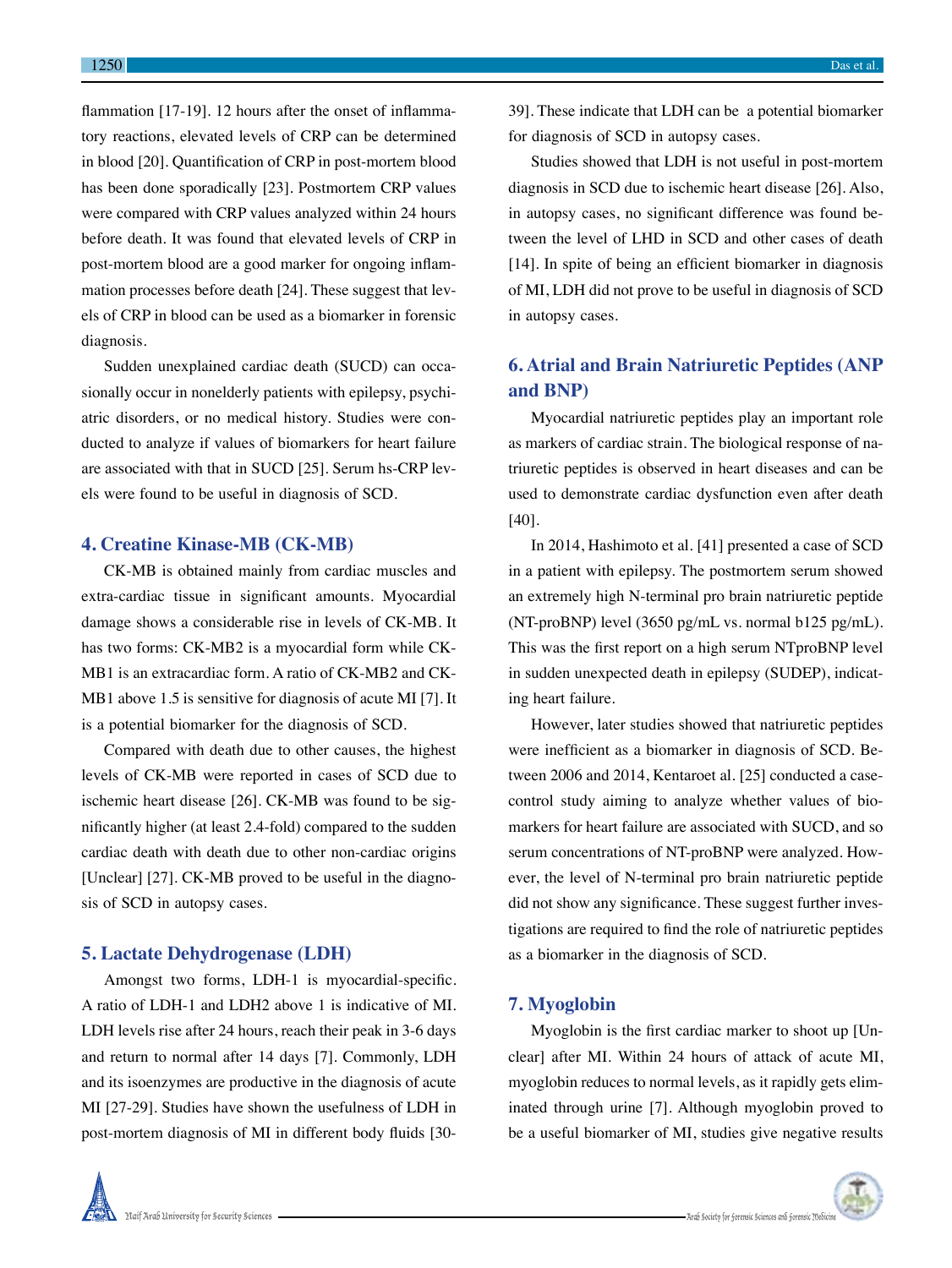# **8. Tumor Necrosis Factor α (TNF-α)**

Tumor necrosis factor is a mediator of acute inflammation and is seen in high levels before death while the inflammatory reactions are going on. TNF- $\alpha$  is a potential biomarker for diagnosis of SCD. However, studies suggested it is not as efficient for diagnosis of SCD [25]. Amongst a number of biomarkers, TNF- $\alpha$  is readily available in the laboratory and stable in post-mortem samples. However, it was not found to be significantly different in SCD and deaths due to other causes.

# **9. Blood Culture**

Several studies have described the presence of systemic infections in life-threatening complications, including SCD [42, 43]. It is suggested that sudden unexpected death in infancy (SUDI) is caused by common bacterial toxins produced mainly by upper respiratory tract bacteria [44].

Studies have shown that positive blood culture, isolating pathogens, is a marker of systemic infection and indicates a high risk of SCD in chronic patients. In 2017, López-Amador et al. [45] conducted a study to explore the bacteriological profile of postmortem blood cultures in sudden cardiac deaths compared to other non-cardiac origin deaths. In the SCD group  $(n=20)$ , cultures were positive to Escherichia coli (50%; 10/20), Staphylococcus aureus (20%; 4/20), Klebsiellapneumoniae (20%; 4/20), Candida albicans (15%; 3/20) and Staphylococcus epidermis (10%; 2/20). The non-cardiac origin death group (n=8) were positive to E. coli (25%; 2/8). This indicates that positive blood culture can be used as a biomarker in diagnosis of SCD. More research is needed to prove its efficiency.

### **10. Discussion**

Inference obtained from laboratory findings of these markers greatly depends on the site of sampling from which the biomarkers are taken using syringes. Because of its close proximity to the myocardium, pericardial fluid is considered to be the most reliable source. It also has higher levels of cardiac biomarkers than cerebrospinal fluid, femoral blood or iliac venous blood [46].

There is no gender-related difference for the markers. No significant difference has been found in the levels of biomarkers between cases with and without cardiopulmonary resuscitation [47].

At the time of death, there is breakdown of vital activities due to the effect of autolysis [48], microbial degra-

**Table 1-** *Different biomarkers obtained from cadaveric fluids that are useful for diagnosis of SCD; biomarkers useful for detection of myocardial ischemia, but not useful for diagnosis of SCD; potential biomarkers with unconfirmed usefulness.*

| BIOMARKERS | Cardiac troponins                      |                                                                                     |
|------------|----------------------------------------|-------------------------------------------------------------------------------------|
|            | High-sensitivity C-reactive protein    | Useful for diagnosis of SCD                                                         |
|            | Creatine kinase-MB                     |                                                                                     |
|            | Lactate dehydrogenase                  |                                                                                     |
|            | Myoglobin                              | Useful for detection of myocardial ischemia, but<br>not useful for diagnosis of SCD |
|            | Tumor necrosis factor $\alpha$         |                                                                                     |
|            | Natriuretic peptides                   | Usefulness is not confirmed                                                         |
|            | Dephosphorylated connexin 43 and Jun B |                                                                                     |
|            |                                        |                                                                                     |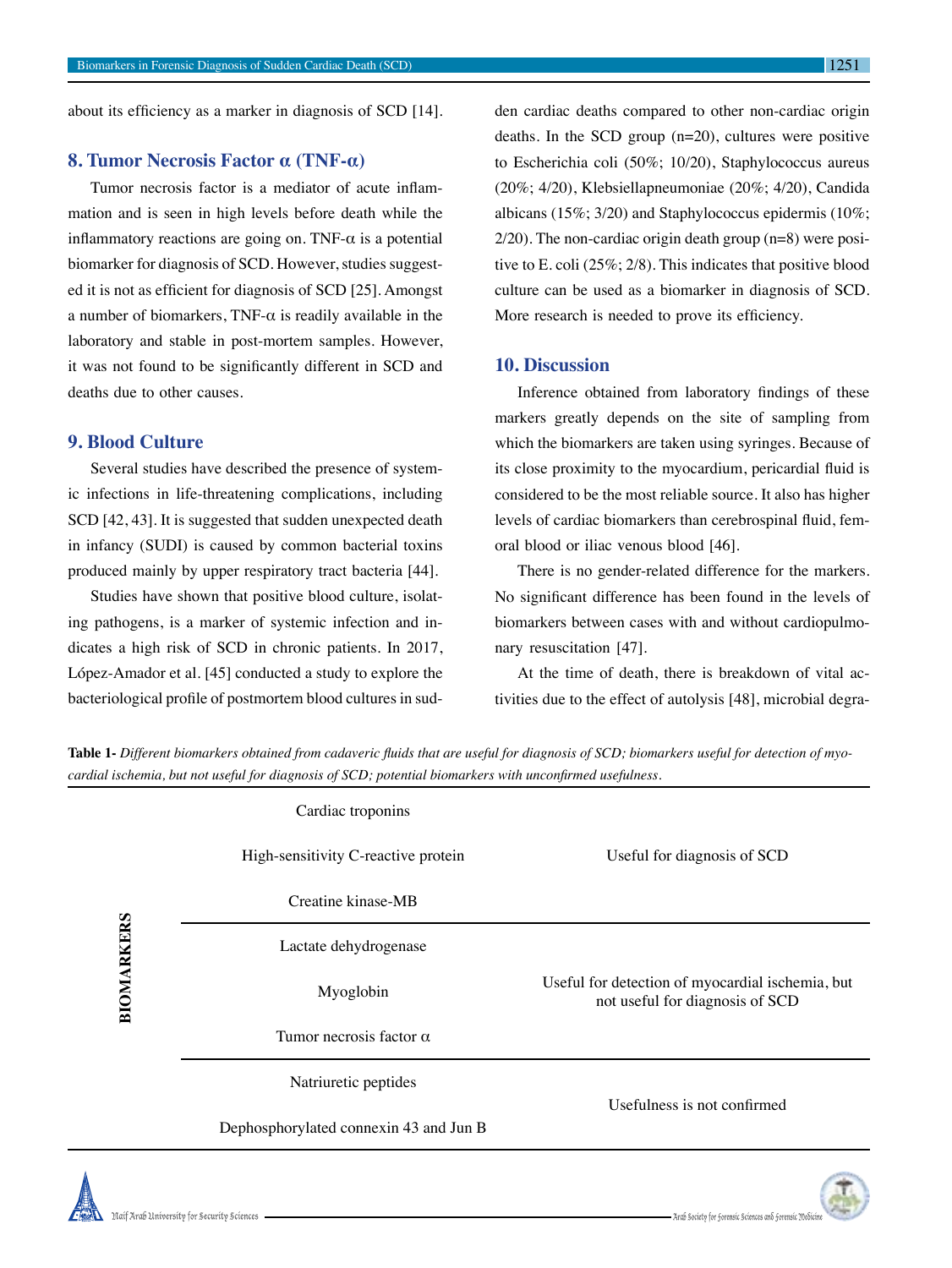dation and hemolysis. Redistribution of the cellular components takes place along the concentration gradient. For this reason, it is important to note the postmortem interval. Likewise, stability of cardiac troponins is maintained for up to 48 hours [49,50].

Poor sensitivity is noted for biomarkers for the first few hours, after which there is an elevation of the biomarkers. This depends upon the severity of infarction and thus does not have the limitation of being dependent upon using immunohistochemistry and histology. In the very early stage of infarction, positive pathological evidence cannot be detected in cases of sudden death. New technologies using biomarkers such as cTnThs (a new generation of highly sensitive arrays for cardiac troponins) can aid in the diagnosis of SCD due to early myocardial infarction more effectively than using conventional histological methods. However, the need to perform histology is still crucial and by far the most important method to detect a myocardial infarction in the forensic field. Both methods must be employed to confirm the diagnosis of SCD.

#### **11. Conclusion**

Diagnosis of sudden cardiac death (SCD) is difficult. To make the diagnosis easier for forensic pathologists, there is a pressing need for the use of biomarkers. Cardiac troponins, high-sensitivity C-reactive protein, and creatine kinase-MB have proven to be useful for this purpose. Lactate dehydrogenase, myoglobin and tumor necrosis factor  $\alpha$ , although useful, are not efficient enough to be included in the list of biomarkers for the diagnosis of SCD. Previous studies gave both positive and negative results for natriuretic peptides as a biomarker, and further studies are required to confirm its use as a biomarker for diagnosis of SCD in autopsy cases. Early markers of myocardial ischemia such as dephosphorylated connexin 43 and Jun B [54] are seen to have rising concentration with progressive ischemia; however, their concentration levels in autopsy cases have not been studied.

In living subjects, a multi-marker strategy is useful in predicting risk of cardiovascular deaths [51-53]. A combination of several biomarkers is used for this purpose. This strategy proved to be successful in living subjects; however, their use in cadavers has not yet been examined. It is suggested that for the diagnosis of SCD, a multi-marker strategy would be more efficient. More studies are required to confirm this.

### **References**

- 1. Mehra R. Global public health problem of sudden cardiac death. J Electrocardiol. 2007;40(6):S118-22. https://doi.org/10.1016/j.jelectrocard.2007.06.023
- 2. World Health Organization. 1992. International Classification of Diseases, 10th Revision (ICD-10). http:// www.who.int/classifications/icd/en/.
- 3. Priori SG, Wilde AA, Horie M, Cho Y, Behr ER, Berul C, Blom N, Brugada J, Chiang CE, Huikuri H, Kannankeril P. HRS/EHRA/APHRS expert consensus statement on the diagnosis and management of patients with inherited primary arrhythmia syndromes: document endorsed by HRS, EHRA, and APHRS in May 2013 and by ACCF, AHA, PACES, and AEPC in June 2013. Heart rhythm. 2013;10(12):1932-63. https://doi. org/10.1016/j.hrthm.2013.05.014
- 4. Schoen FJ. Ischemic heart disease. In: Cotran RS, Kumar V, Robbins SL, editors. Robbins pathologic basis of disease. 5th ed. Phiadelphia: Saunders; 1994. p. 524–41.
- 5. Knight B. In: The pathology of sudden death. Forensic pathology. London: Edward Arnold; 1991. p. 444–72.
- 6. Zhu BL, Ishikawa T, Michiue T, Li DR, Zhao D, Oritani S, Kamikodai Y, Tsuda K, Okazaki S, Maeda H. Postmortem cardiac troponin T levels in the blood and pericardial fluid. Part 1. Analysis with special regard to traumatic causes of death. Leg Med. 2006;8(2):86-93. https://doi.org/10.1016/j.legalmed.2005.10.004
- 7. Mohan H. Textbook of Pathology. 7th ed. The Health Science Publishers; 1992. 414 p.
- 8. Jaffe, A. S., & Ordonez-Llanos, J. (2010). High sensitivity troponin in chest pain and acute coronary syndromes. A step forward?. Revista espanola de cardiologia, 63(07), 763-769. https://doi.org/10.1016/ S0300-8932(10)70178-0

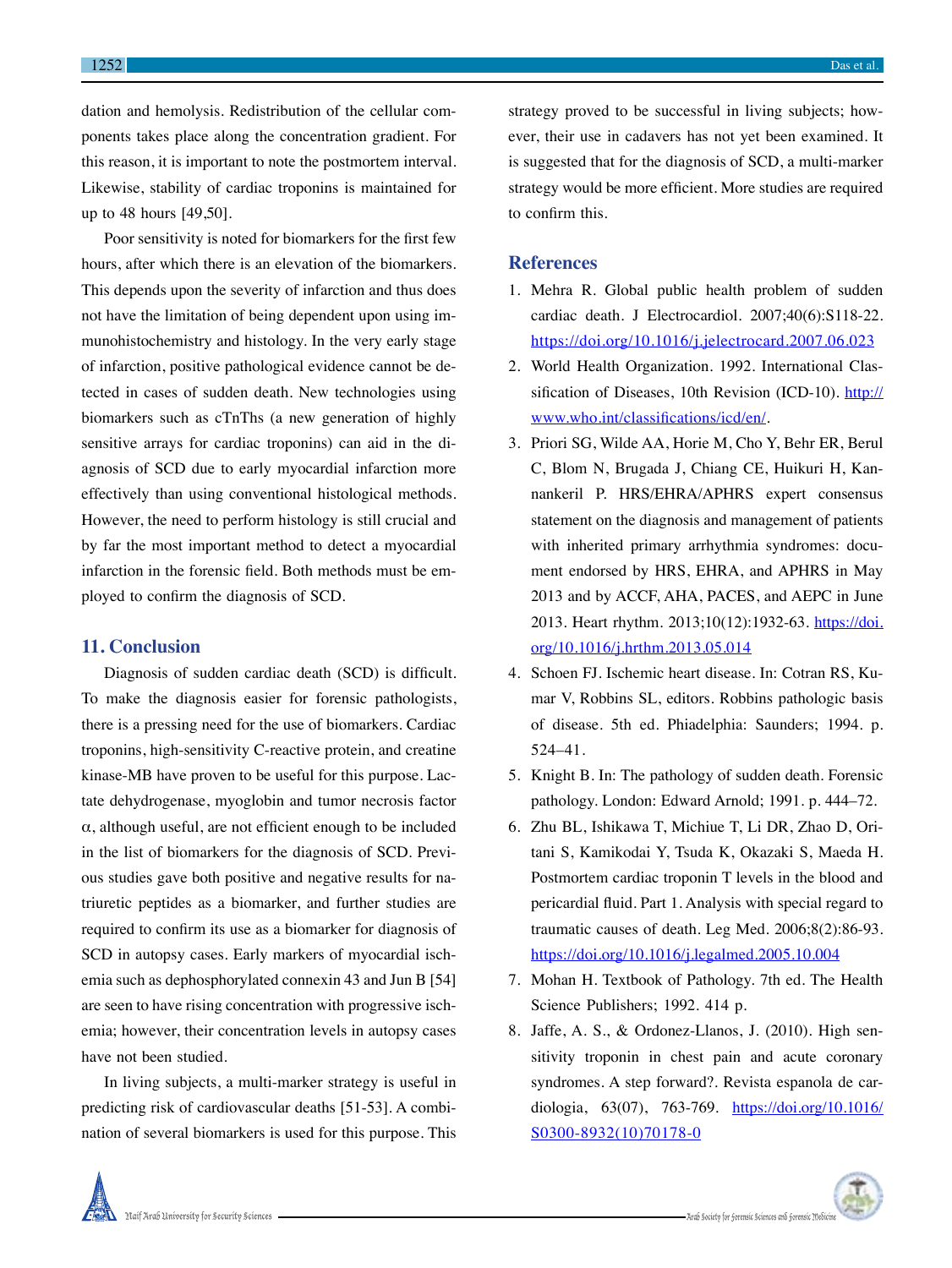- 9. Reichlin T, Hochholzer W, Bassetti S, Steuer S, Stelzig C, Hartwiger S, Biedert S, Schaub N, Buerge C, Potocki M, Noveanu M. Early diagnosis of myocardial infarction with sensitive cardiac troponin assays. N Engl J Med. 2009;361(9):858-67. https://doi.org/10.1056/ NEJMoa0900428
- 10. Zhu BL, Ishikawa T, Michiue T, Li DR, Zhao D, Kamikodai Y, Tsuda K, Okazaki S, Maeda H. Postmortem cardiac troponin T levels in the blood and pericardial fluid. Part 2: analysis for application in the diagnosis of sudden cardiac death with regard to pathology. Leg Med. 2006;8(2):94-101. https://doi.org/10.1016/j.legalmed.2005.10.003
- 11. Reichlin T, Twerenbold R, Reiter M, Steuer S, Bassetti S, Balmelli C, Winkler K, Kurz S, Stelzig C, Freese M, Drexler B. Introduction of high-sensitivity troponin assays: impact on myocardial infarction incidence and prognosis. Am J Med. 2012;125(12):1205-13. https:// doi.org/10.1016/j.amjmed.2012.07.015
- 12. González-Herrera L, Valenzuela A, Ramos V, Blázquez A, Villanueva E. Cardiac troponin T determination by a highly sensitive assay in postmortem serum and pericardial fluid. Forensic Sci Med Pathol. 2016;12(2):181- 188. doi:10.1007/s12024-016-9749-1. https://doi. org/10.1007/s12024-016-9749-1
- 13. Kumar S, Ali W, Singh US, Kumar A, Bhattacharya S, Verma AK, Rupani R. Temperature-Dependent Postmortem Changes in Human Cardiac Troponin-T (cTnT): An Approach in Estimation of Time Since Death. J Forensic Sci. 2016;61:S241-5. https://doi. org/10.1111/1556-4029.12928
- 14. Carvajal-Zarrabal O, Hayward-Jones PM, Nolasco-Hipolito C, Barradas-Dermitz DM, Calderón-Garcidueñas AL, López-Amador N. Use of cardiac injury markers in the postmortem diagnosis of sudden cardiac death. J Forensic Sci. 2017;62(5):1332-5. https://doi. org/10.1111/1556-4029.13397
- 15. Brush JE, Kaul S, Krumholz HM. Troponin Testing for Clinicians. J Am Coll Cardiol. 2016;68(21):2365-2375. https://doi.org/10.1016/j.jacc.2016.08.066
- 16. Barberi C, van den Hondel KE. The use of cardiac tro-

ponin T (cTnT) in the postmortem diagnosis of acute myocardial infarction and sudden cardiac death: A systematic review. Forensic sci int. 2018. https://doi. org/10.1016/j.forsciint.2018.09.002

- 17. Du Clos TW. Function of C-reactive protein. Ann med. 2000;32(4):274-8. https://doi. org/10.3109/07853890009011772
- 18. Young B, Gleeson M, Cripps AW. C-reactive protein: a critical review. Pathol. 1991;23(2):118-24. https://doi. org/10.3109/00313029109060809
- 19. Kushner I. C-reactive protein and the acute-phase response. Hospital practice (Office ed.). 1990;25(3A):13-6.
- 20. Peltola H, Jaakkola M. C-reactive protein in early detection of bacteremic versus viral infections in immunocompetent and compromised children. J pediatr. 1988;113(4):641-6. https://doi.org/10.1016/S0022- 3476(88)80372-X
- 21. Benjamin DR, Siebert JR. C-Reactive protein and prealbumin in suspected sudden infant death syndrome. Pediatr pathol. 1990;10(4):503-7. https://doi. org/10.3109/15513819009067139
- 22. Rambaud C, Guibert M, Briand E, Grangeot-Keros L, Coulomb-L'Herminé A, Dehan M. Microbiology in sudden infant death syndrome (SIDS) and other childhood deaths. FEMS Immunol Med Microbiol. 1999;25(1-2):59-66. https://doi.org/10.1111/j.1574- 695X.1999.tb01327.x
- 23. Quan L, Fujita MQ, Zhu BL, Ishida K, Maeda H. Immunohistochemical distribution of C-reactive protein in the hepatic tissue in forensic autopsy. Forensic sci int. 2000;113(1-3):177-82. https://doi.org/10.1016/ S0379-0738(00)00259-0
- 24. Uhlin-Hansen L. C-reactive protein (CRP), a comparison of pre-and post-mortem blood levels. Forensic sci int. 2001;124(1):32-5. https://doi.org/10.1016/S0379- 0738(01)00558-8
- 25. Kentaro S, Kimiharu I, Sari M, Shojiro T, Yuko K. Exploration of Predictive Biomarkers for Sudden Unexplained Cardiac Death in Nonelderly People: A Case-Control Study With Biochemical Parameters Related to Heart Failure. Am J Forensic Med Pathol.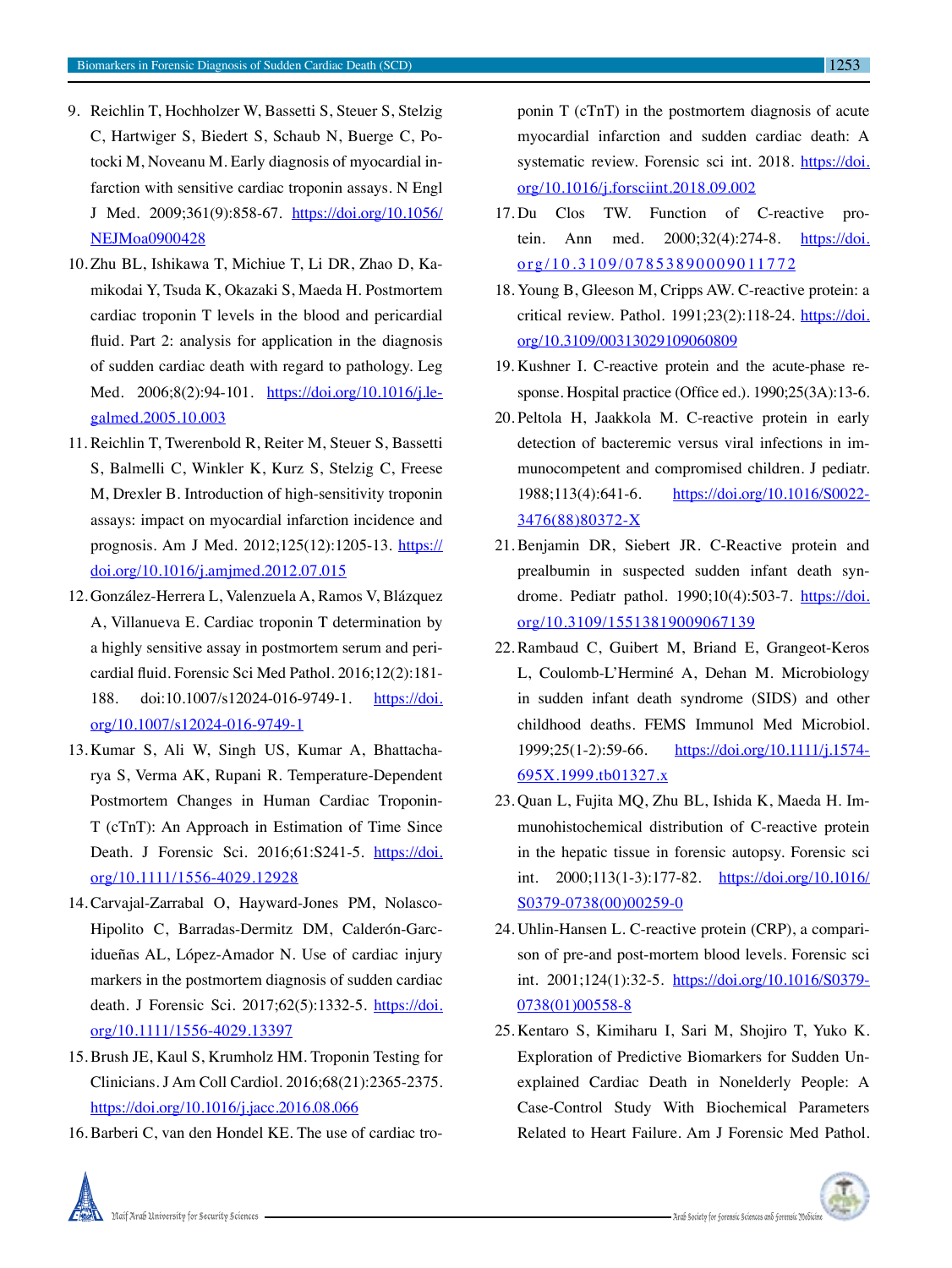2018;39(1):41-5.

- 26. Ghormade PS, Kumar NB, Tingne CV, Keoliya AN. Distribution & diagnostic efficacy of cardiac markers CK-MB & LDH in pericardial fluid for postmortem diagnosis of ischemic heart disease. J Forensic Leg Med. 2014;28:42-6. https://doi.org/10.1016/j. jflm.2014.09.011
- 27. Antman E, Bassand JP, Klein W, Ohman M, Sendon JL, Rydén L, Simoons M, Tendera M. Myocardial infarction redefined—a consensus document of the Joint European Society of Cardiology/American College of Cardiology committee for the redefinition of myocardial infarction: the Joint European Society of Cardiology/ American College of Cardiology Committee. J Am Coll Cardiol. 2000;36(3):959-69. https://doi.org/10.1016/ S0735-1097(00)00804-4
- 28. Lewandrowski K, Chen A, Januzzi J. Cardiac markers for myocardial infarction: a brief review. Pathol Patterns Reviews. 2002;118(suppl\_1):S93-9.
- 29. Henderson AR, Moss DW. Enzymes. In: Burtis CA, Ashwood ER, editors. Tietz textbook of clinical chemistry. 5th ed. Philadelphia: Saunders Co.; 1986. p. 356e66.
- 30. Osuna E, Pérez-Cárceles MD, Vieira DN, Luna A. Distribution of biochemical markers in biologic fluids: application to the postmortem diagnosis of myocardial infarction. The Am J Forensic Med Pathol. 1998;19(2):123-8. https://doi.org/10.1097/00000433- 199806000-00005
- 31. Carceles-Perez DM, Noeguera J, Jimenez JL, Martinez P, Luna A, Osuna E. Diagnostic efficacy of biochemical markers in diagnosis post-mortem of ischemic heart disease. Forensic Sci Int. 2004;142(1):1-7. https://doi. org/10.1016/j.forsciint.2004.02.007
- 32. Luna A, Villanueva E, Castellano MA, Jimenez G. The determination of CK, LDH and its isoenzymes in pericardial fluid and its application to the post-mortem diagnosis of myocardial infarction. Forensic Sci Int. 1982;19(1):85-91. https://doi.org/10.1016/0379- 0738(82)90154-2
- 33. Luna A, Carmona A, Villanueva E. The postmortem de-

termination of CK isozymes in the pericardial fluid in various causes of death. Forensic Sci Int. 1983;22(1):23- 30. https://doi.org/10.1016/0379-0738(83)90116-0

- 34. Stewart RV, Zumwalt RE, Hirsch CS, Kaplan L. Postmortem diagnosis of myocardial disease by enzyme analysis of pericardial fluid. Am J Clin Pathol. 1984;82(4):411-7. https://doi.org/10.1093/ ajcp/82.4.411
- 35. Osuna E, Perez MC, Jakobsson SW, Luna A. Biochemical and morphological markers in the post mortem diagnosis of ischemic heart distress. Acta Med Leg Soc (Liege). 1990;40:275-83.
- 36. Burns J, Milroy CM, Hulewicz B, West CR, Walkley SM, Roberts NB. Necropsy study of association between sudden death and cardiac enzymes. J Clin Pathol. 1992;45(3):217-20. https://doi.org/10.1136/ jcp.45.3.217
- 37. Perez-Carceles MD, Osuna E, Vieira DN, Martinez A, Luna A. Biochemical assessment of acute myocardial ischaemia. J Clin Pathol. 1995;48(2):124-8. https://doi. org/10.1136/jcp.48.2.124
- 38. Batalis NI, Marcus BJ, Papadea CN, Collins KA. The role of postmortem cardiac markers in the diagnosis of acute myocardial infarction. J Forensic Sci. 2010;55(4):1088-91. https://doi.org/10.1111/j.1556- 4029.2010.01368.x
- 39. Barabas B. CK-MB study in myocardial infarction and sudden cardiac death. Rom J Leg Med. 2009;17(2):156- 62. https://doi.org/10.4323/rjlm.2009.156
- 40. Chen JH, Michiue T, Ishikawa T, Maeda H. Pathophysiology of sudden cardiac death as demonstrated by molecular pathology of natriuretic peptides in the myocardium. Forensic Sci Int. 2012;223(1-3):342-8. https:// doi.org/10.1016/j.forsciint.2012.10.018
- 41. Hashimoto M, Nakajima M, Kuroda R, Yamaguchi R, Maeda H, Nagai H, Ikegaya H, Yoshida KI. Sudden unexpected death in a patient with epilepsy presenting with high N-terminal probrain natriuretic peptide level, cardiac lesions, and pulmonary edema. Int J cardiol. 2014;172(2):e265-7. https://doi.org/10.1016/j.ijcard.2013.12.069